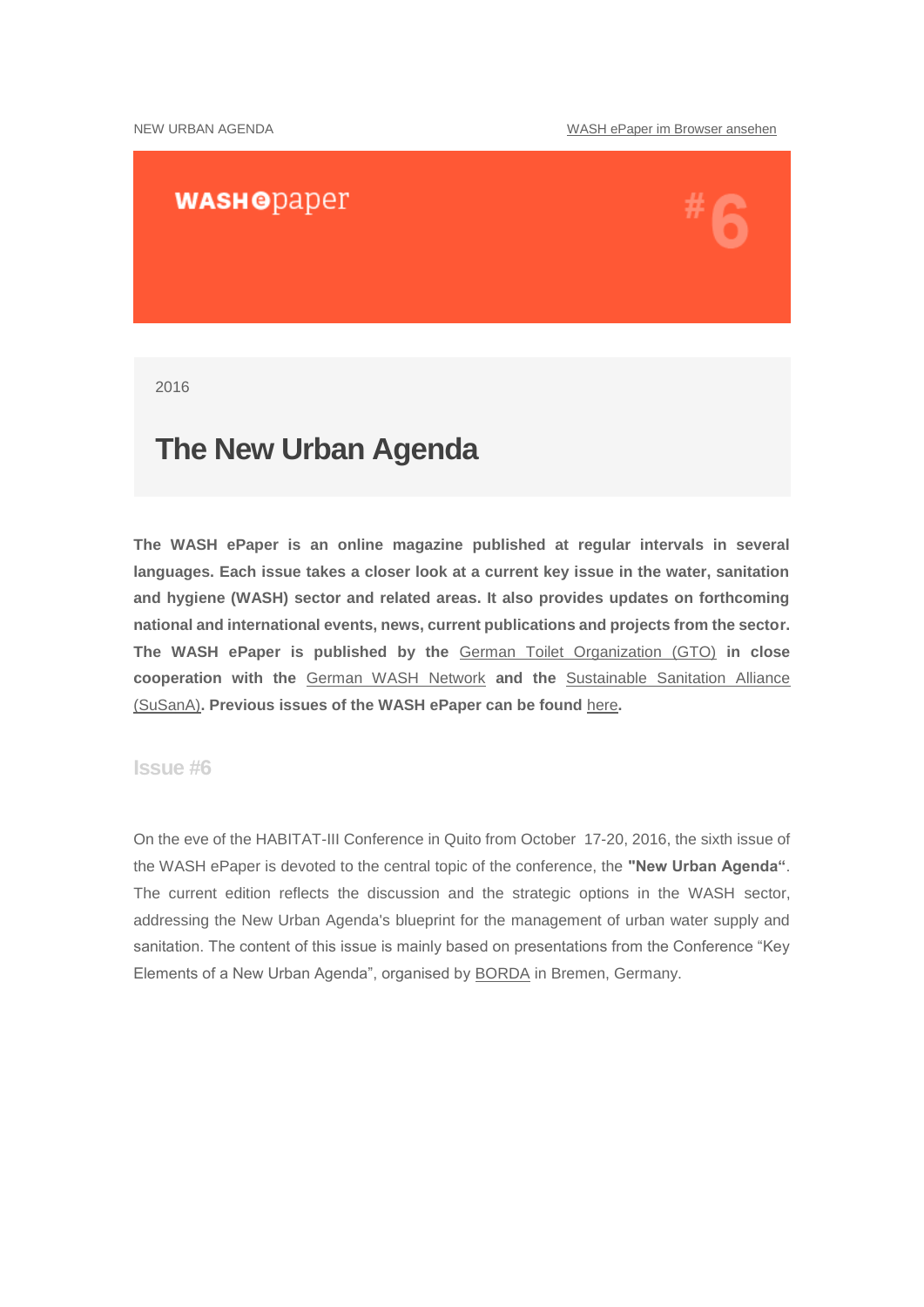### **CONTENT OF THIS ISSUE:**

- [Rationale and Working Results of the "New Urban Agenda" Conference](#page-2-0)
- East Asian Tigers [Lessons for the SDGs](#page-3-0)
- [Scaling Up Small-Scale Sanitation –](#page-3-1) Experiences from Egypt
- Citywide Sanitation Planning [Insights from India and Bangladesh](#page-4-0)
- [How to make sanitation planning work?](#page-4-1)
- [Establishing O&M and M&E Schemes –](#page-5-0) Experiences from Indonesia
- [Key Elements of a New Urban Agenda –](#page-6-0) Interview with Stefan Reuter
- [Cities as Key Actors of the Agenda 2030](#page-6-1)
- [Relevant Dates and Events 2016/2017](#page-7-0)
- [Key WASH Publications and Resources](#page-9-0)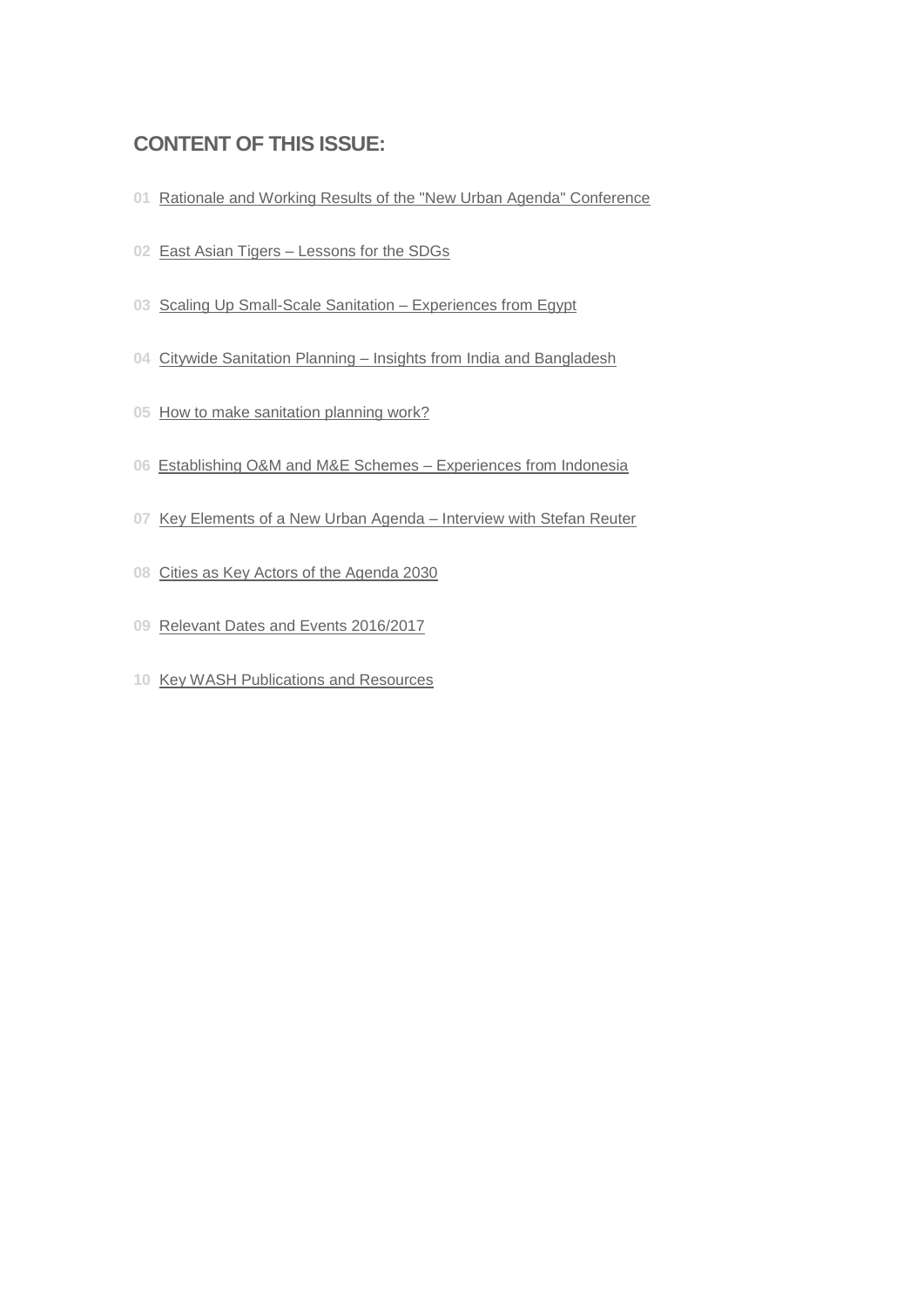## **Rationale and Working Results of the "New Urban Agenda" Conference**





<span id="page-2-0"></span>**01**



At the invitation of BORDA, 83 representatives from the public and private sector, civil society, academia, media, and international donor organisations from Africa, Asia, Europe, and Latin America met on November 10 and 11, 2015 at the House of Parliament in Bremen, Germany to discuss strategic options for addressing the management of urban waters and sanitation in the New Urban Agenda. The conference was organised as a response to the need for action that had been identified at previous conferences, such as the 2015 World Water Forum in South Korea and the World Water Week in Stockholm. Below you will find the rationale and working results from the conference.

**[The full text you can find here](http://www.borda.de/content/uploads/2016/09/2016_Strategic-options-for-addressing-the-management-of-urban-waters-and-sanitation-in-the-New-Urban-Agenda-1.pdf)**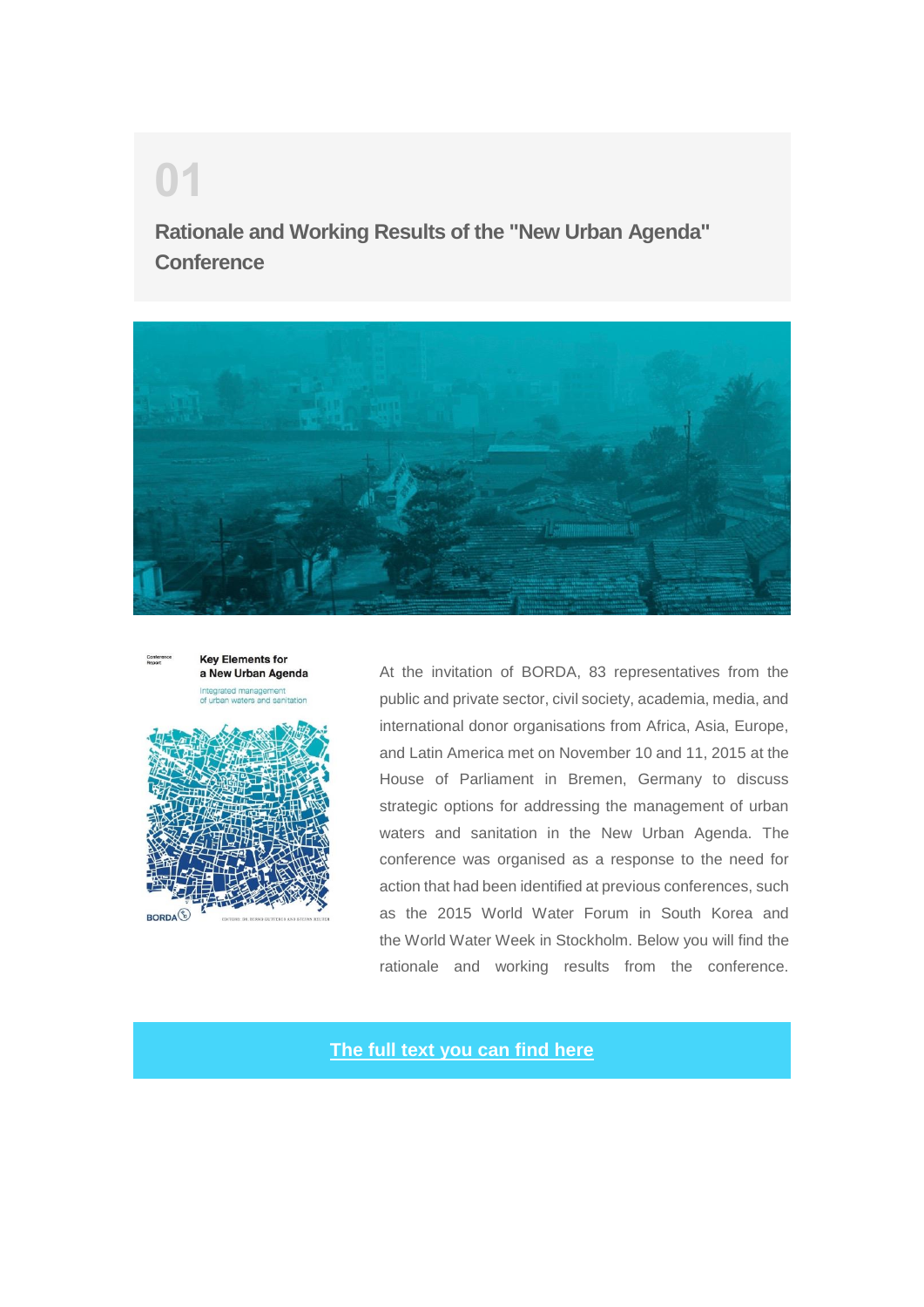## **How did the East Asian Tigers Deliver Sanitation within a Generation: Lessons for the Sustainable Development Goals**

In 1960, when South Korea made the strategic choice to push for total sanitation, its per capita income levels were less than those in Ghana, Zambia, and Senegal. For the East Asian Tigers, sanitation was front and centre of their national development strategies. It was formative in their nation-building project. So, how did they do it?

Under the following links you will find the full text and a video snippet from the presentation of Henry **Northover,** WaterAid **(UK).** Northover, WaterAid (UK).

**[The full text you can find here](http://www.borda.de/content/uploads/2016/09/2016-How-did-the-East-Asian-Tigers-deliver-1.pdf)**

**[The video of the presentation you can find here](https://www.youtube.com/watch?v=Qpik8AMOILw&list=PLElNv1UQRqXqqsDdhNk_XS7-XZh55yvBG&index=2)**

# <span id="page-3-1"></span>**03**

<span id="page-3-0"></span>**02**

### **Scaling Up Small-Scale Sanitation in a Disabling Institutional and Regulatory Environment: Experiences from Egypt**

Rather than replicating a large number of discrete projects, scaling up requires integrative management and institutional schemes, innovative financing plans, and effective inclusion of the private sector. Egypt currently displays a "disabling environment" for scaling up small-scale sanitation.

Under the following links you will find the full text and a video snippet from the presentation of Philippe Reymond from Eawag/Sandec (Switzerland).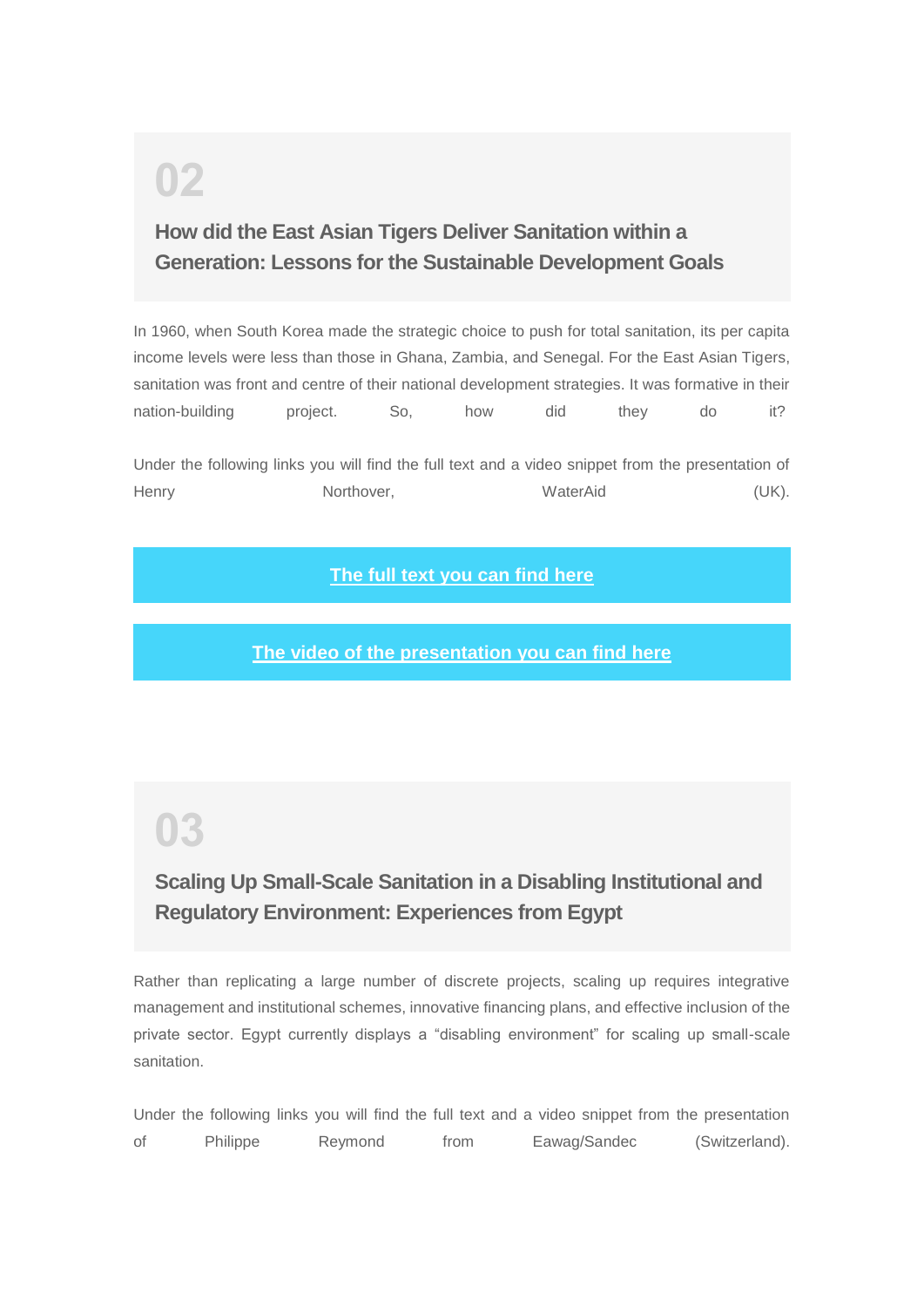#### **[The full text you can find here](http://www.borda.de/content/uploads/2016/09/2016-Scaling-up-small-scale-sanitation-in-a-disabling-institutional-and-regulatory-environment.pdf)**

**[The video of the presentation you can find here](https://www.youtube.com/watch?v=1GPgicTh8ao&feature=youtu.be)**

## <span id="page-4-0"></span>**04**

### **Citywide Sanitation Planning: Insights from India and Bangladesh**

In India, many cities claim that they have a high coverage of sewerage while in reality half the sewage may be going untreated into natural water bodies, as we discovered in the course of our sanitation planning efforts in various cities. Citywide sanitation plans should aim to create an ecosystem of decentralised sanitation services.

Under the following links you will find the full text and a video snippet from the presentation of B.R. Balachandran, BORDA and CDD Society (India).

#### **[The full text you can find here](http://www.borda.de/content/uploads/2016/09/2016-Citywide-sanitation-planning.pdf)**

**[The video of the presentation you can find here](https://www.youtube.com/watch?v=umvKhv88J5Q&list=PLElNv1UQRqXqqsDdhNk_XS7-XZh55yvBG&index=1)**

## <span id="page-4-1"></span>**05**

**How to Make Urban and Sanitation Planning Work? Lessons Learnt from West Africa, South East Asia, Madagascar, and Haiti**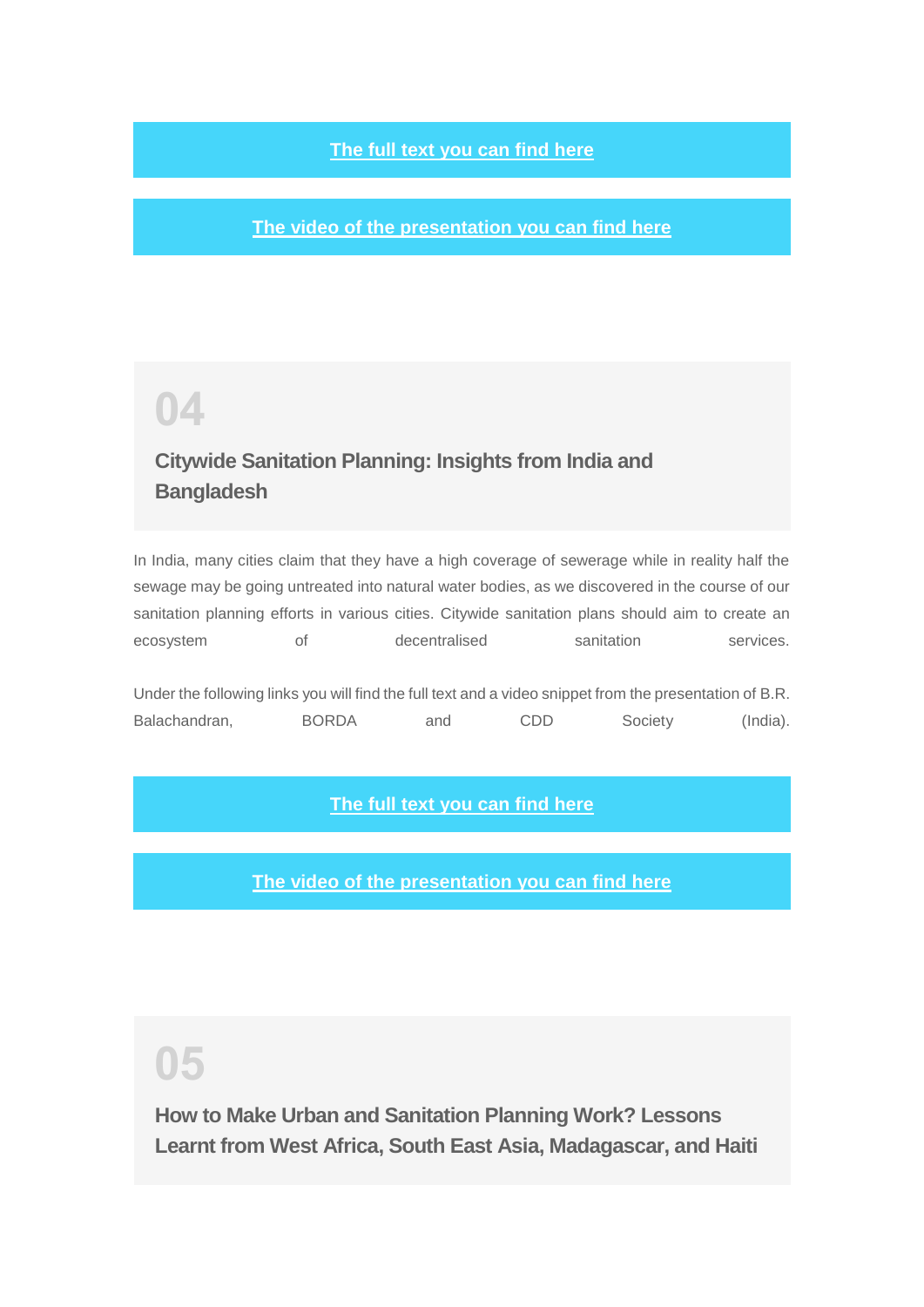What are the main challenges to make sanitation programmes at the municipal level successful? What bottlenecks and mistakes in international cooperation should be avoided? What is needed from national and local players and the international community to ensure integrated management of used water and sanitation (especially for the West African region)? This paper will give some suggestions to answer these questions, based on the experience of field projects.

Under the following links you will find the full text and a video snippet from the presentation of Julien Gabert, GRET (France).

#### **[The full text you can find here](http://www.borda.de/content/uploads/2016/09/2016-How-to-make-urban-and-sanitation-planning-work.pdf)**

#### **[The video of the presentation you can find here](https://www.youtube.com/watch?v=KWW1Y3clT3o)**

## <span id="page-5-0"></span>**06**

### **Establishing Sustainable O&M and M&E Schemes for Community-Based Sanitation Infrastructure: Experiences from Indonesia**

The Indonesian National Medium-Term Development Plan 2015 – 2019 aims to increase the sanitation access from current levels of 60.9 % to 100 %. Due to this plan, it is estimated that at least another 2,000 decentralised wastewater treatment systems will be implemented every year by different stakeholders. To support the National Plan, BORDA Indonesia and its local partner organisations are implementing about 200-300 DEWATS each year for Community-Based Sanitation (CBS) projects throughout Indonesia, in particular in densely populated, urban and peri-urban, areas. **low-income** areas.

Under the following links you will find the full text and a video snippet from the presentation of Marina Brückner and Mirko Dietrich, BORDA (Indonesia).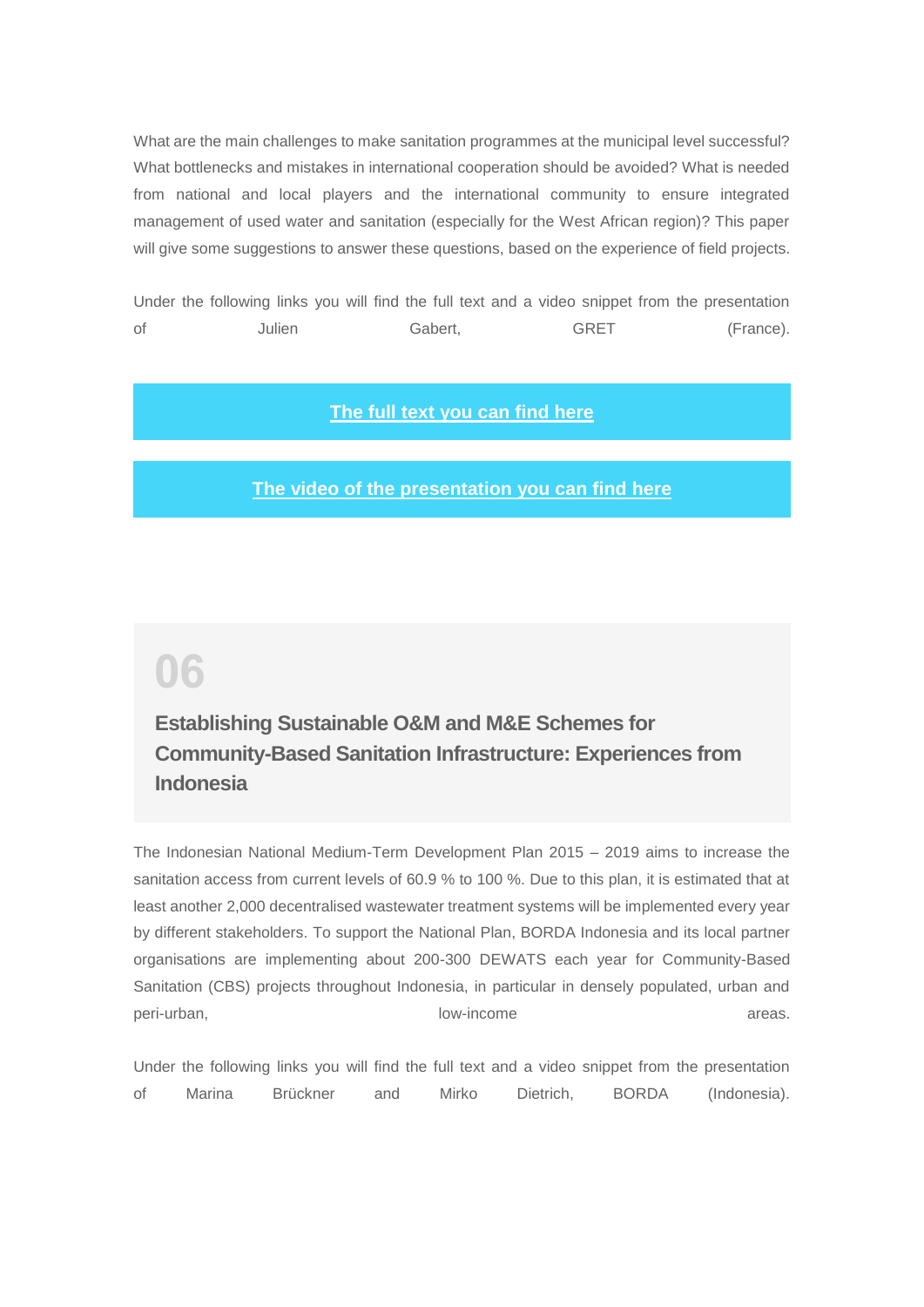#### **[The full text you can find here](http://www.borda.de/content/uploads/2016/09/2016-Establishing-sustainable-Operation-Maintenance-or-CBS-infrastructure.pdf)**

**[The video of the presentation you can find here](https://www.youtube.com/watch?v=U2OnUmlC8fw&feature=youtu.be)**

## <span id="page-6-0"></span>**07**

#### **Key Elements of a New Urban Agenda**

The water and sanitation targets of Millennium Development Goal 7 were not met in many countries. In September 2015, the United Nations General Assembly adopted Sustainable Development Goal 6, which is designated to ensure "availability and sustainable management of water and sanitation for all" by the year 2030.

The interview with Stefan Reuter (director, BORDA) under the link below is exploring the question if we need new models for managing water resources in order to achieve the new goal.

#### **[The full interview you can find here](http://www.thesourcemagazine.org/key-elements-new-urban-agenda/)**

## <span id="page-6-1"></span>**08**

**Cities as Key Actors of the Agenda 2030: More than just a Buzzword**

Every 20 years, the United Nations Human Settlements Programme (UN-HABITAT) organises a global Conference on Human Settlements. At the end of October, the third Habitat conference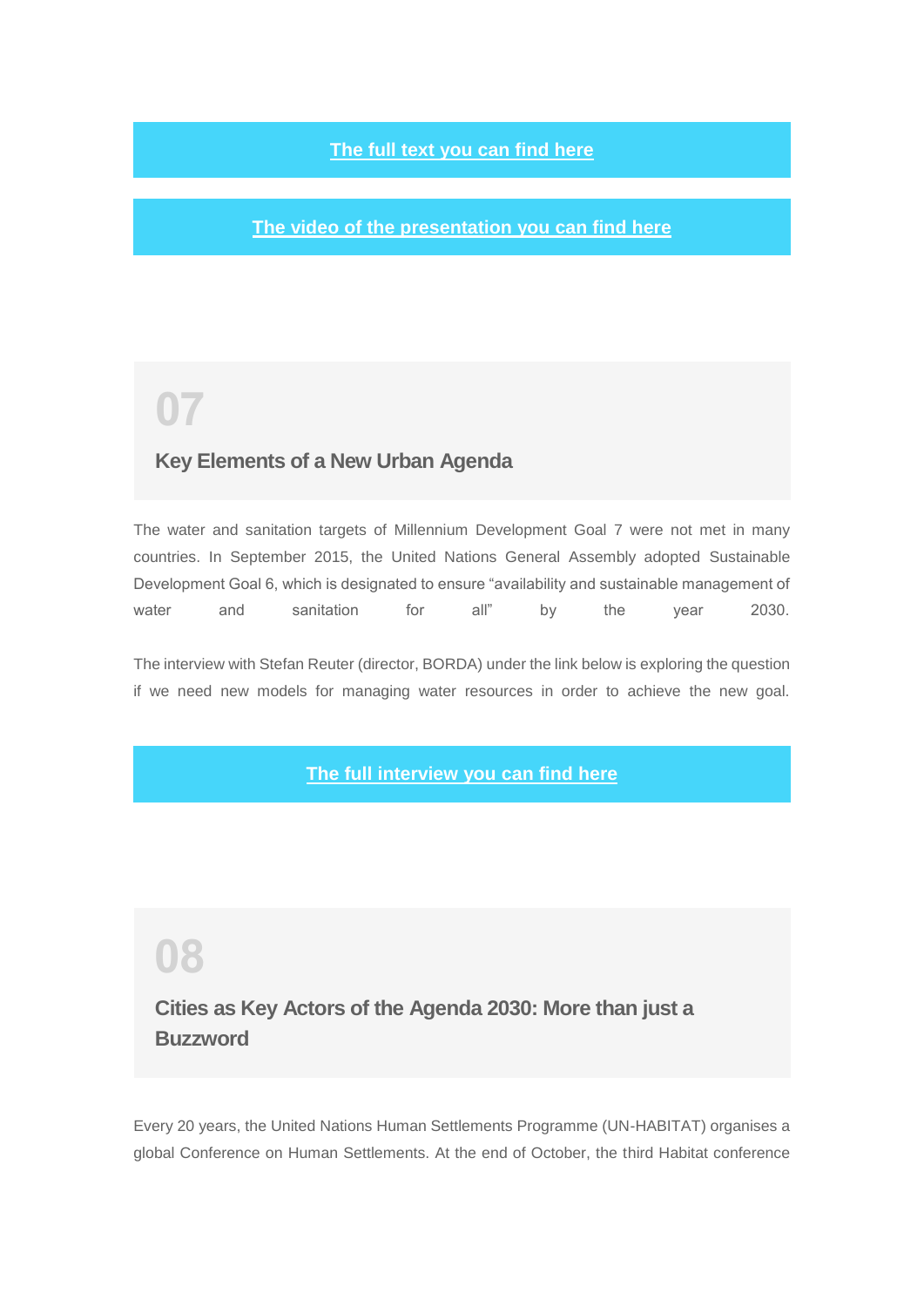will take place in Quito (Ecuador), which will be concluded by the adoption of a New Urban Agenda by the community of states. While the final text of the document is still being negotiated, the main objective of the Agenda is already clear: How to strengthen cities in their central functions with regard to the implementation of the 2030 Agenda for Sustainable Development.

Against this background the current issue of "development in brief" from Solveigh Buhl (KfW) gives a summary of the ongoing debate and explains the prerequisites that must be put in place in order to better enable cities to address and solve their specific challenges on their own.

**[The "development in brief" document you can find here](https://www.kfw.de/KfW-Group/Newsroom/Aktuelles/News/News-Details_374080.html)**

# <span id="page-7-0"></span>**09**

#### **Relevant Dates in 2016 / 2017**

| October 15, 2016     | <b>Global Handwashing Day</b>                                |
|----------------------|--------------------------------------------------------------|
| October 17-20, 2016  | Habitat III<br>Quito, Ecuador                                |
| October 25, 2016     | 5th Virtual MHM & WASH in Schools Conference                 |
| October 27, 2016     | <b>WASH Tech Day</b><br>Berlin, Germany                      |
| November 9, 2016     | <b>Research for Nutrition Conference</b><br>Paris, France    |
| November 19, 2016    | World Toilet Day                                             |
| November 22-23, 2016 | <b>Annual Global WASH Cluster Meeting</b><br>Katmandu, Nepal |
| November 28-30, 2016 | <b>Budapest Water Summit</b><br>Budapest, Hungary            |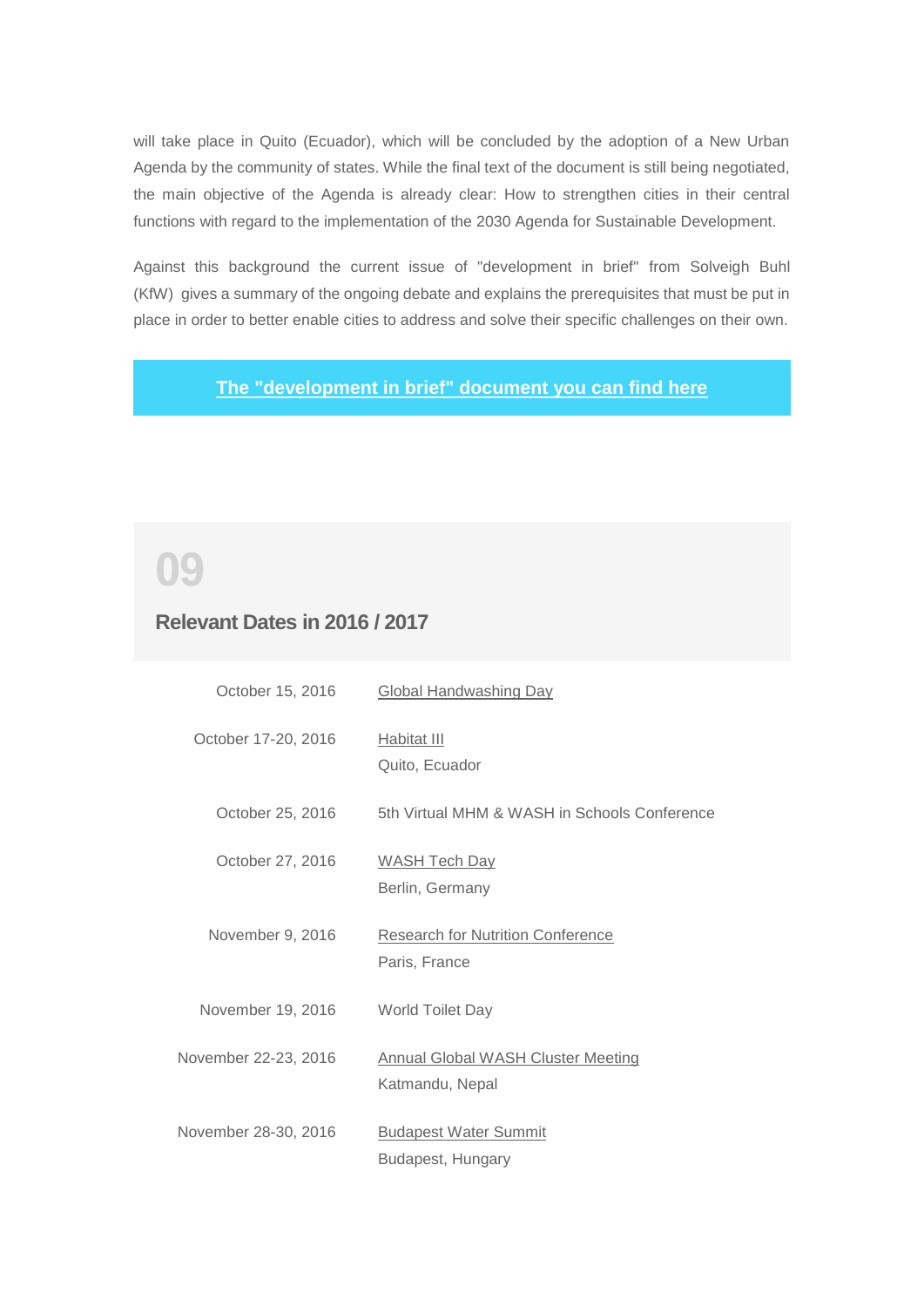| Nov 29 - Dec 1, 2016  | 7th Rural Water Supply Network (RWSN) Forum<br>Abidjan, Cote d'Ivoire              |
|-----------------------|------------------------------------------------------------------------------------|
| January, 2017         | SuSanA - 10th Anniversary<br>Eschborn, Germany                                     |
| February 2017         | <b>SUN Global Gathering</b>                                                        |
| February 19-23, 2017  | <b>FSM4 Conference</b><br>Chennai, India                                           |
| February 25-27, 2017  | WasteSafe 2017<br>Khulna, Bangladesh                                               |
| March 2-4, 2017       | 4th International Conference on Nutrition and Growth<br>Amsterdam, The Netherlands |
| March 19-23, 2017     | 4th Arab Water Week<br>Dead Sea, Jordan                                            |
| March 20-22, 2017     | Hidden Hunger - 3rd International Congress<br>Stuttgart, Germany                   |
| March 22, 2017        | World Water Day                                                                    |
| April 18-21, 2017     | SWA High Level Meeting<br>Washington DC, US                                        |
| May 28, 2017          | <b>Menstrual Hygiene Day</b>                                                       |
| July 24-28, 2017      | 40th WEDC Conference<br>Loughborough, UK                                           |
| Aug 27 - Sept 1, 2017 | <b>World Water Week</b><br>Stockholm, Sweden                                       |
| Oct 30 - Nov 3, 2017  | <b>Amsterdam International Water Week</b><br>Amsterdam, Netherlands                |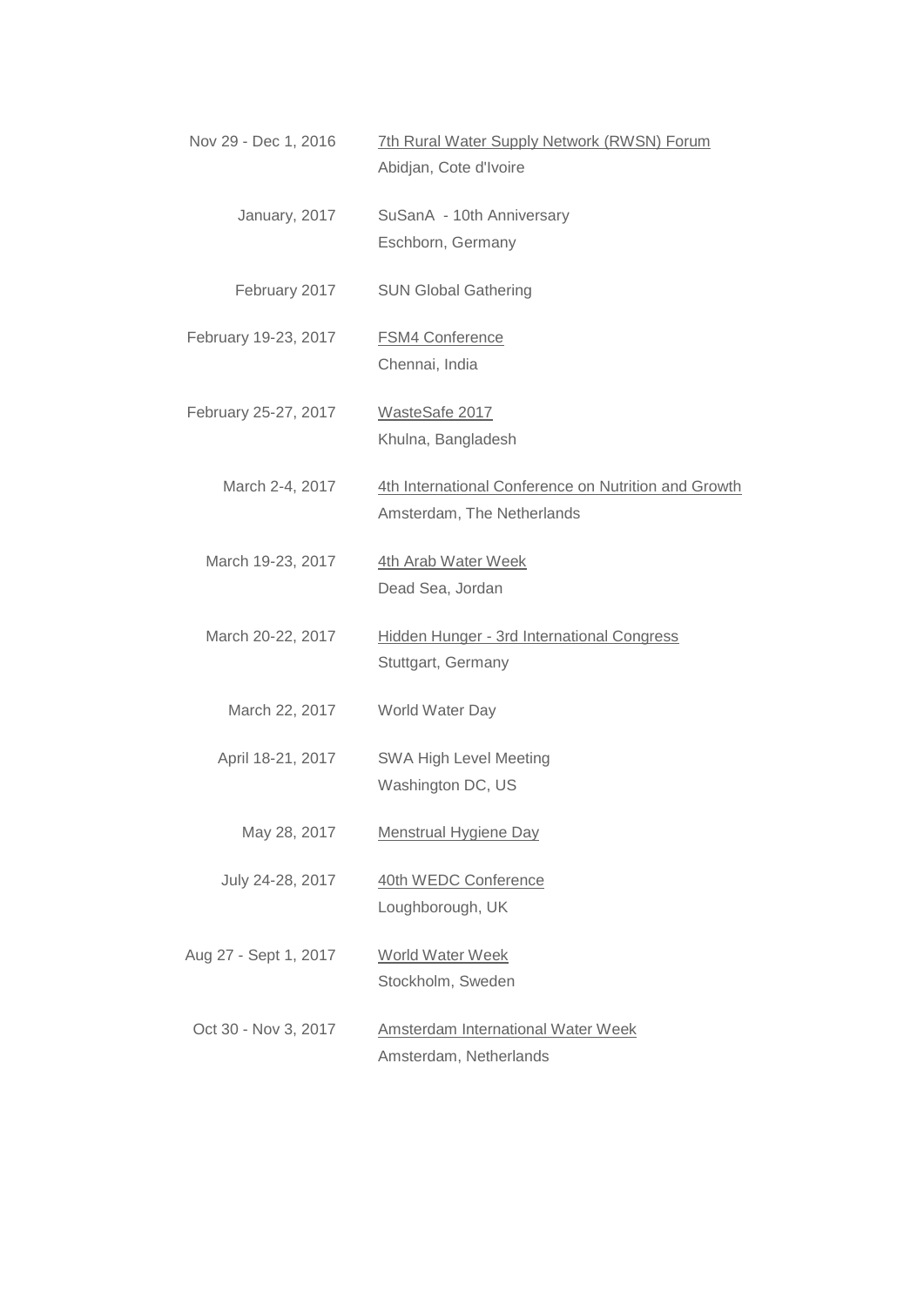## <span id="page-9-0"></span>**10 Key Publications and Resources**



#### **Key Elements for a New Urban Agenda**

*Editors: B. Gutterer, S. Reuter Publisher: BORDA Year/ Location: 2015 / Bremen*

SDG 6 "Ensure access to water and sanitation for all" and its targets can only be achieved by establishing new models for managing water resources. Such efforts also have to be integrated with strategies and activities to achieve SDG 11 "Make cities inclusive, safe, resilient and sustainable", and its target "By 2030, ensure access for all to adequate, safe and affordable housing and basic services and upgrade slums". An increasingly stronger community of practice is addressing the need for adaptive, integrated, and sustainable management of the total water cycle as a key element of a comprehensive new urban agenda. The publication is a summary report of a conference held in Bremen last year to discuss strategic options for addressing the management of of urban waters and sanitation in the New Urban Agenda.



**Urban Services During Protracted Armed Conflicts**

**URBAN SERVICES DURING** ROTRACTED **IMED CONFLICT** 

ø

*Authors: ICRC Publisher: ICRC Year/ Location: 2015 / Geneva*

Urbanisation is constantly on the rise, with cities already absorbing more than half of the world's population and armed conflicts increasingly being fought in urban settings. Regions facing protracted armed conflict see a steady decline in essential public services, while the relief-rehabilitation-development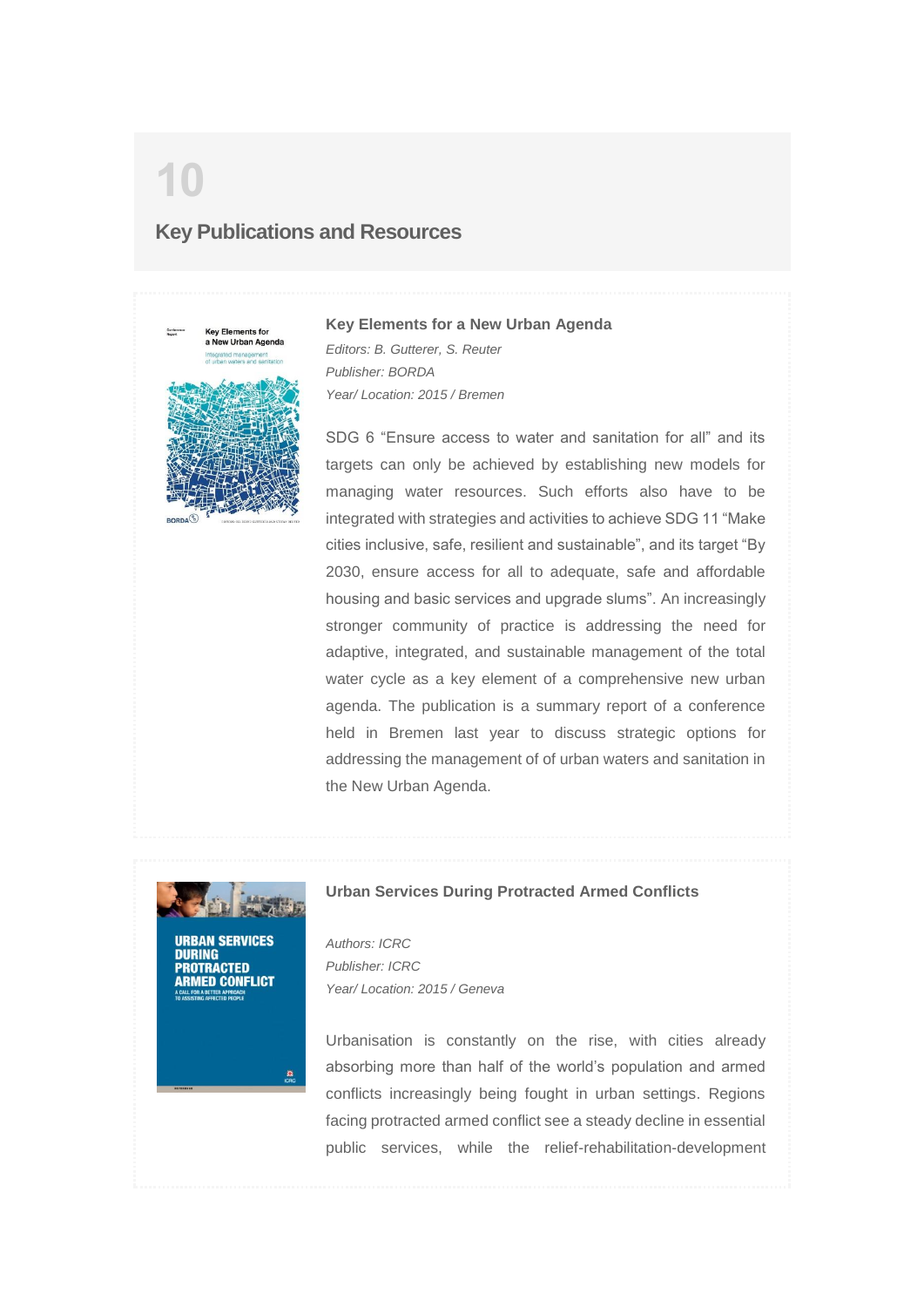paradigm and funding mechanisms fail to provide a satisfactory response in these settings. Based on more than 30 years of ICRC experience in protracted armed conflict in urban settings, this report underlines the challenges, describes the characteristics and complexity of essential services, questions current paradigms and proposes new avenues to be explored.



#### **Are we doing the right thing? Critical questions for city sanitation planning**

*Authors: K. Abeysuriya, A. Kome, N. Carrard, P. Mukheibir, J. Willetts Publisher: ISF-UTS and SNV Year/ Location: 2016 / Australia, Netherlands*

**SNV** UTS:ISF $Q$ 

Cities are clear examples of complex and rapidly changing systems, particularly in countries where urban population growth and economic development continue apace, and where the socio-political context strongly influences the directions taken. The concept of double-loop learning can be usefully applied to city sanitation planning. This paper prompts practitioners, policymakers and development agencies to reflect on their approaches to city sanitation planning and the assumptions that underlie them.



#### **Exploring Legal and Policy Aspects of Urban Sanitation and Hygiene**

*Authors: ISF-UTS and SNV Publisher: ISF-UTS and SNV Year/ Location: 2016 / Australia, Netherlands*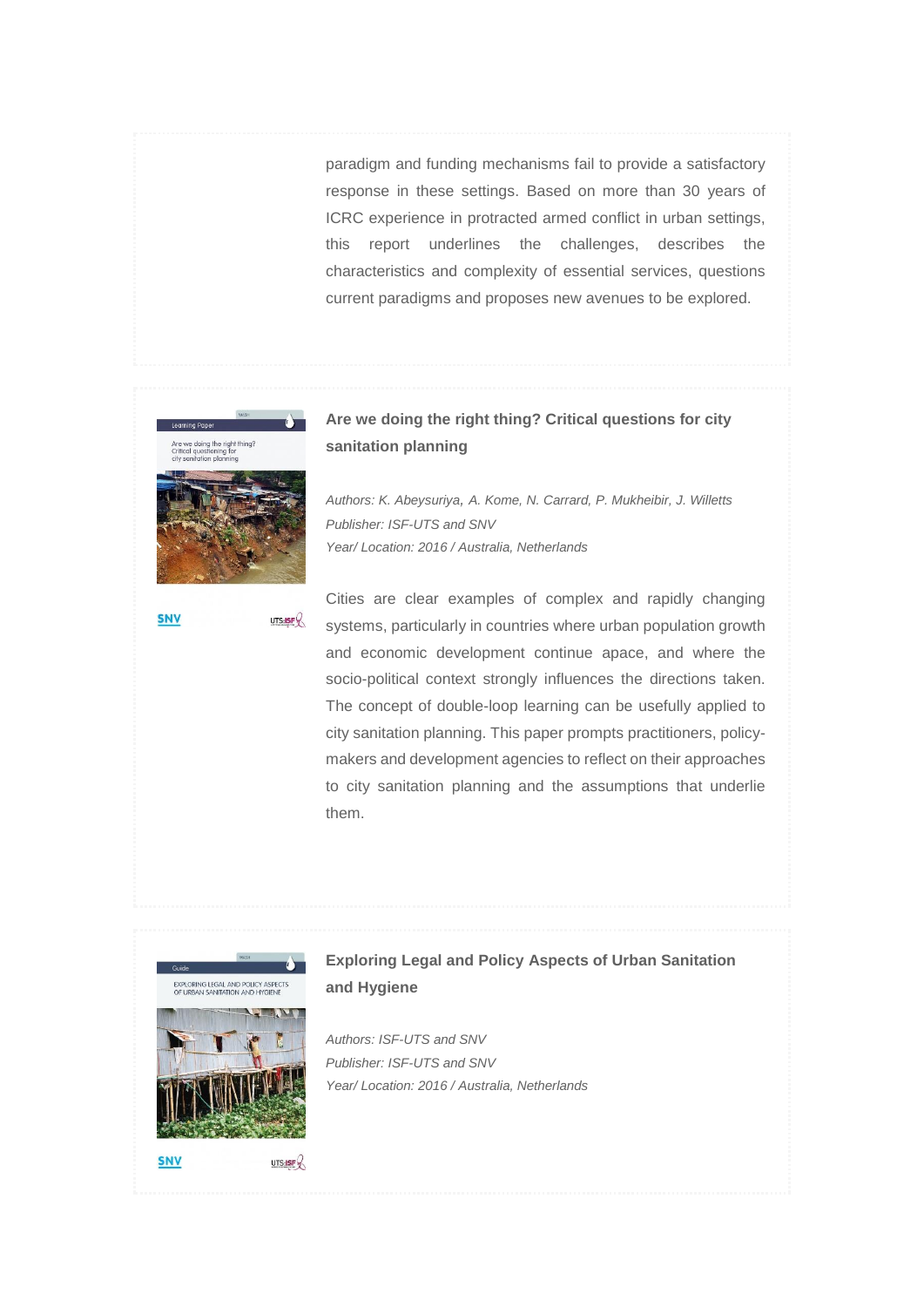Cities are clear examples of complex and rapidly changing systems, particularly in countries where urban population growth and economic development continue apace, and where the socio-political context strongly influences the directions taken. The concept of double-loop learning can be usefully applied to city sanitation planning. This paper prompts practitioners, policymakers and development agencies to reflect on their approaches to city sanitation planning and the assumptions that underlie them.



#### **Scaling Up Group Handwashing in Schools**

*Authors: Fit for School / International Publisher: GIZ, UNICEF Year/ Location: 2016 / USA, Germany*

Handwashing with soap is among the most effective hygiene behaviours helping to prevent infectious diseases. The importance of daily group handwashing has been recognized and integrated into the UNICEF/GIZ Three Star Approach (TSA) to WASH in Schools (WinS), which has gained momentum around the world. With its focus o usable, cost-efficient and adequate infrastructure, the TSA provides a realistic stepwise concept to improve WinS infrastructure. To enable group handwashing in schools a variety of facilities have been built in different contexts around the globe. The "Compendium of Group Washing Facilities around the Globe" comprises such examples from Afghanistan, Cambodia, Fiji, India, Indonesia, Kiribati, Lao PDR, Liberia, Mali, Nigeria, Philippines, Tanzania and Zambia. It aims to inform and inspire WASH practitioners, schools and their communities to strengthen healthy practices and ensure a healthy learning environment for children.

**Compendium of WASHplus - Tools and Resources to Facilitate WASH and Nutrition Integration**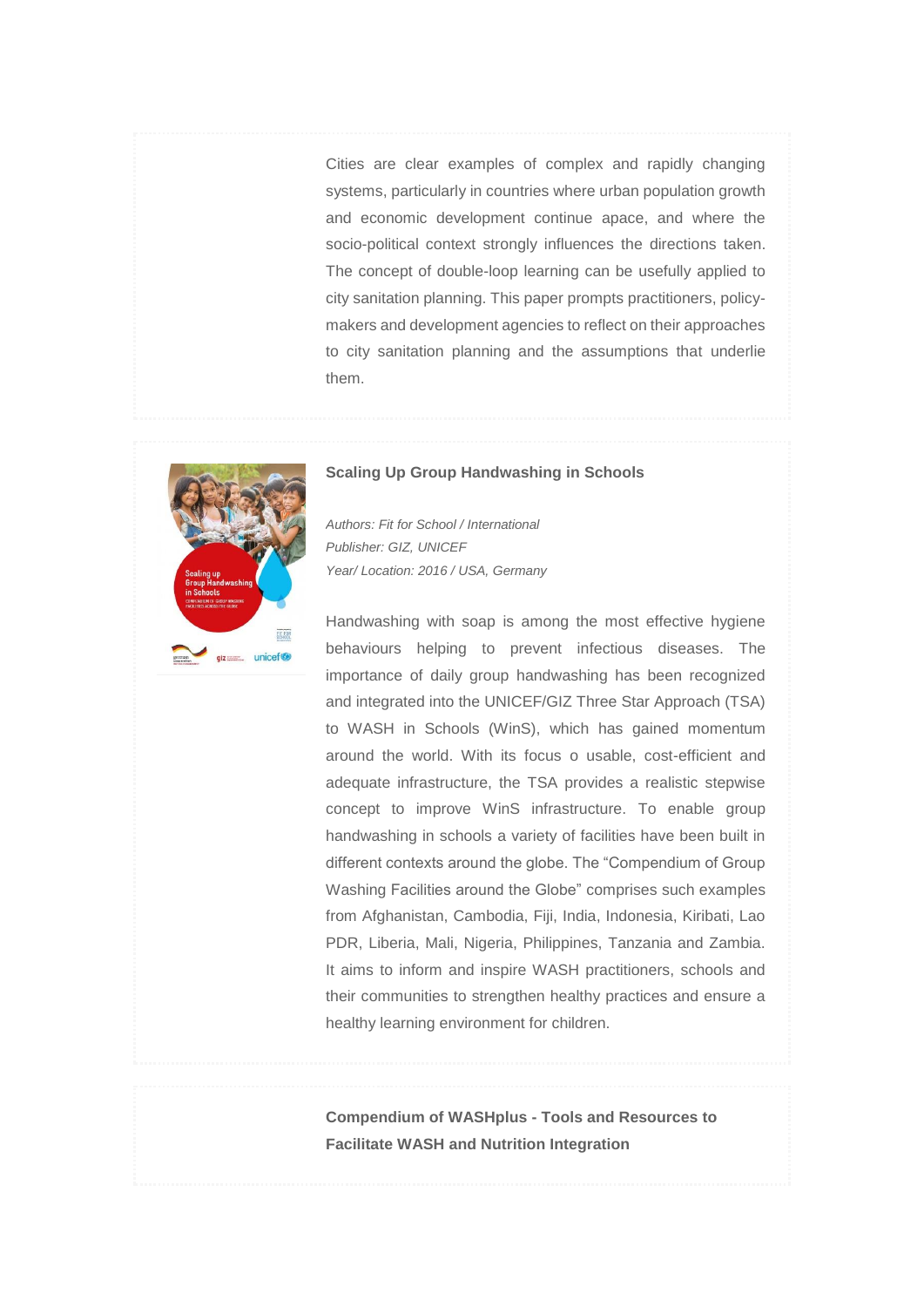**wash** plus

**Compendium of WASHplus<br>Tools and Resources to<br>Facilitate WASH and Nutrition<br>Integration<br>ANINYOOUCION** 

*Authors: USAID Publisher: USAID Year/ Location: 2016 / USA*

**OUSAID** 

Since 2010, the USAID-funded WASHplus project has been engaged both at the global and country levels in stimulating the discussion and improving the evidence base around integrating WASH into nutrition programming, sharing experiences and approaches to integrating the two sectors. WASH interventions help reduce undernutrition by expanding the development community's focus to include both intermediate and underlying causes of malnutrition. The overview document elaborates on the background, while the collection of tools and resources can be found on the WASHplus website.



WSD **Telephone Company and Annual Property and Property and Property Company** 

**Multisectoral Approaches to Improving Nutrition: Water Sanitation and Hygiene**

to Improving<br>Water, Sanita and Hygiene

*Authors: C. Chase, F. Ngure Publisher: WSP / Worldbank Year/ Location: 2016 / USA*

Emerging evidence in the WASH sector suggests the linkages between WASH and nutrition may be stronger than previously understood. This has generated a great deal of momentum in both the WASH and nutrition sectors about how the two can work more closely to achieve better outcomes. This paper addresses this objective from both the WASH perspective, on how nutritionspecific programs (as well as nutrition-sensitive social protection, livelihoods, and community-driven development programs) can provide an alternative platform to deliver services at scale and more cost-effectively; and the nutrition perspective, on how WASH interventions can be adapted to include nutritional considerations, making them more nutrition-sensitive, and more impactful on nutrition. This document outlines the rationale for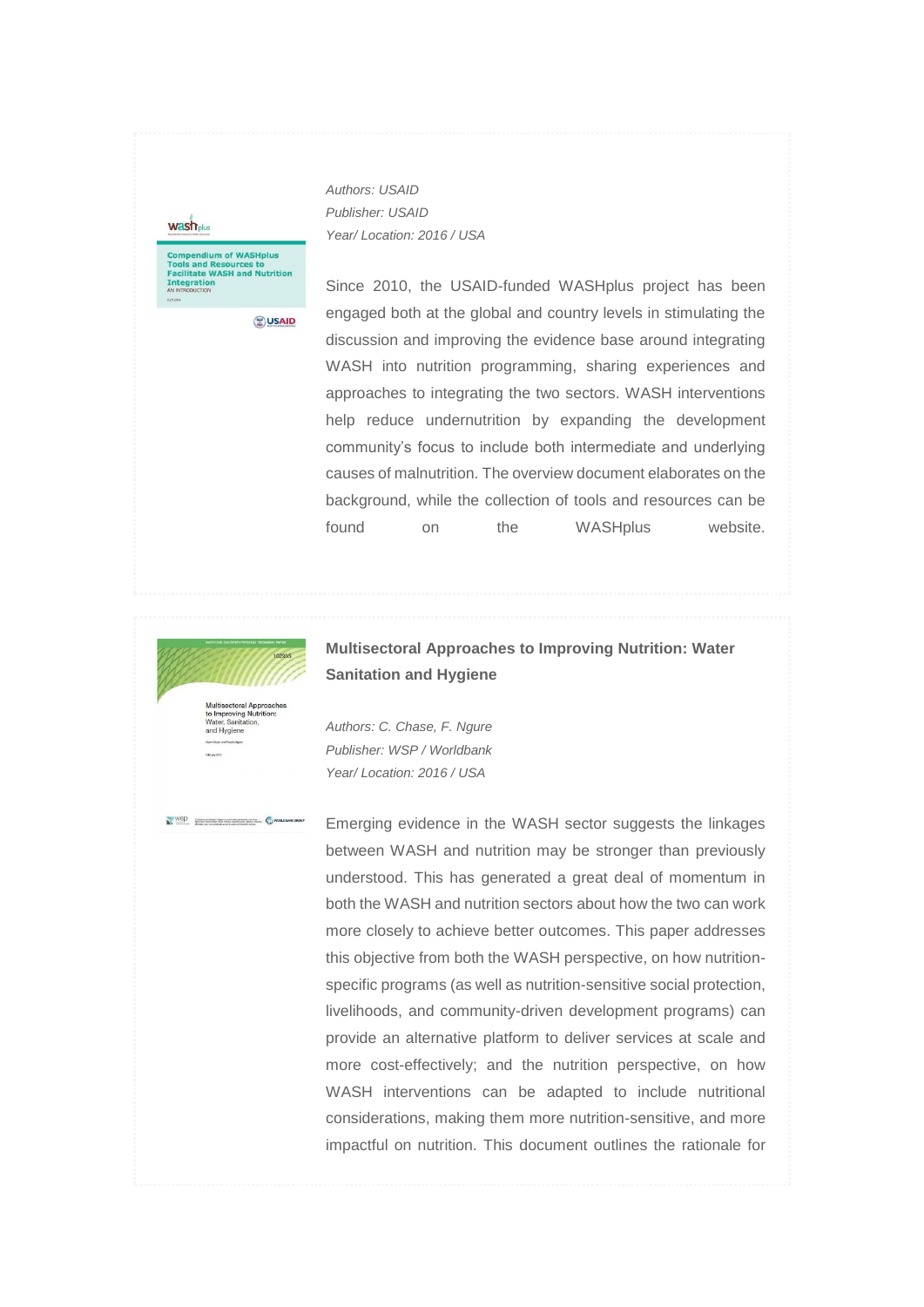nutrition-sensitive WASH, summarizes the scientific evidence on the pathways through which WASH impacts nutritional outcomes, discusses the challenges and opportunities for nutrition sensitive WASH, and proposes a set of practical strategies and enhancements to existing project design that offer promising opportunities to impact nutritional outcomes.



#### **Global Nutrition Report 2016 - From Promise to Impact**

*Authors: GNR Independent Expert Group Publisher: IFPRI Year/ Location: 2016 / USA*

The Global Nutrition Report is the only independent and comprehensive annual review of the state of the world's nutrition. It is a multipartner initiative that holds a mirror up to successes and failures at meeting intergovernmental nutrition targets. It documents progress on commitments made on the global stage, and it recommends actions to accelerate that progress. The Global Nutrition Report aims to be a beacon, providing examples of change and identifying opportunities for action. This year's report focuses on the theme of making—and measuring— SMART commitments to nutrition and identifying what it will take to end malnutrition in all its forms by 2030. One chapter is dedicated to the underlying drivers, incl. WASH.



#### **The Missing Ingredients: Are Policy-Makers Doing Enough on Water, Sanitation and Hygiene to End Malnutrition?**

*Authors: A. Chitty, D. Jones, M. Wilson-Jones Publisher: WaterAid Year/ Location: 2016 / UK*

This report highlights why water, sanitation and hygiene (WASH) are essential for nutrition. Through an analysis of nutrition and